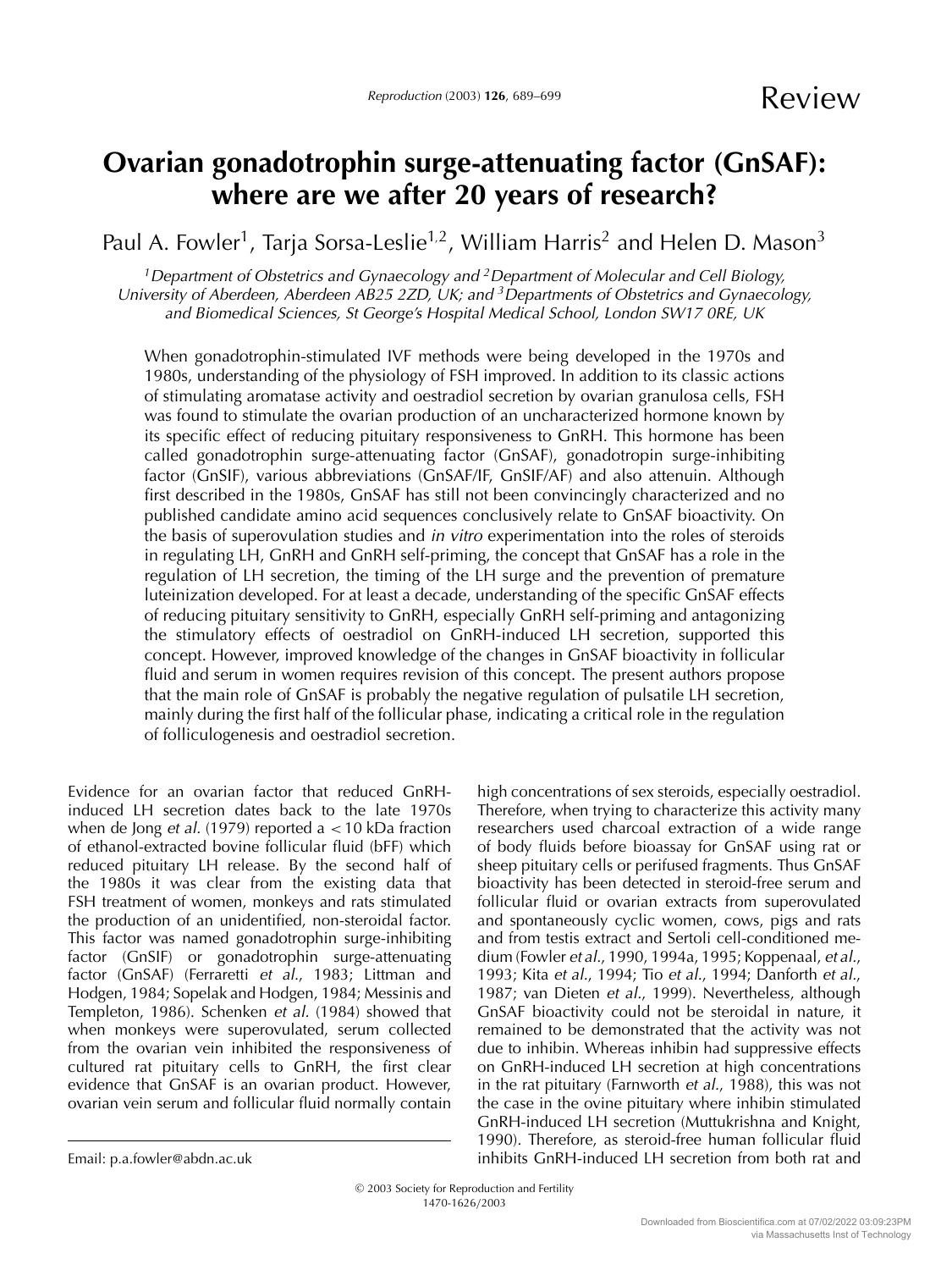sheep pituitaries (Fowler et al., 1994b), GnSAF cannot be due to inhibin. This conclusion is reinforced by the fact that co-incubation of human follicular fluid with inhibin antiserum has no effect on GnSAF bioactivity, as shown by continued reduction of GnRH-induced LH secretion, despite blocking the specific inhibin bioactivity of suppressing basal FSH secretion (Byrne et al., 1995).

From the evidence for the existence of GnSAF it is clear that production of this hormone is regulated by FSH. The data supporting this are summarized in Fig. 1. Data obtained from in vivo studies after the administration of a single FSH injection to women (Fig. 1a) or multiple FSH injections to cows (Fig. 1b) as well as in vitro data based on granulosa cells from spontaneously cyclic women (Fig. 1c) are shown. GnSAF bioactivity in women (Messinis et al., 1991, 1993a, 1994a) was calculated from measurements of circulating LH concentrations in response to GnRH injections, reduced LH secretion reflecting increased circulating GnSAF. GnSAF bioactivity in cows (Fowler and Price, 1997) was calculated by in vitro bioassay of serial blood samples. The bioassay depends upon the specific GnSAF effect of reducing GnRH-induced LH secretion, but not basal gonadotrophin release from cultured rat anterior pituitary cells. After the onset of FSH treatment in both women and cows, GnSAF bioactivity increased more rapidly than either oestradiol or inhibin. However, in post-menopausal women (Messinis et al., 1994b) FSH treatment did not stimulate GnSAF activity. LH pulse amplitude and frequency were reduced after 20 h (Gosselin et al., 2000) in FSH-treated cows, the former indicating increased GnSAF bioactivity in vivo. The stimulation of other candidate hormones for suppression of GnRH-induced LH secretion, that is oestradiol, inhibin A and inhibin B, was markedly slower than the stimulation of GnSAF (Messinis et al., 1991, 1993a, 1994a; Fowler and Price, 1997; Burger et al., 1998; Gosselin et al., 2000; Welt et al., 2001). Whether GnSAF acts on the hypothalamus directly, in this instance to affect GnRH pulse frequency, is unknown but is unlikely if GnSAF is about 60–70 kDa. However, by reducing LH pulse amplitude, GnSAF could reduce the number of apparent LH pulses detected.

The time course of stimulation of GnSAF bioactivity from the cultured human granulosa cells collected from small (6–9 mm) follicles was rapid (Fowler and Mason, 2000; Fig. 1c), supporting the observation of detectable GnSAF bioactivity in vivo within 8 h of a single FSH injection in women. It is noteworthy that the stimulation of GnSAF bioactivity in vitro occurred in the absence of androgen substrate for the granulosa cells, preventing these cells from manufacturing significant amounts of oestradiol in response to FSH treatment. Western blotting of the proteins secreted by these granulosa cells with a rat polyclonal antiserum with demonstrable GnSAFblocking effects (Fowler et al., 2002) showed upregulated

expression of a number of proteins after 5 h exposure of the cells to FSH (Fowler and Mason, 2000). In a similar way, when medium conditioned by granulosa cells and theca and stromal tissues was added to a rat pituitary cell bioassay, GnSAF bioactivity was present only in granulosa cell-conditioned medium (Fowler et al., 2002).

It is now clear that GnSAF bioactivity is not a result of inhibin A, inhibin B, oestradiol, progesterone or any other steroid hormone and is an FSH-stimulated ovarian product, originating specifically from the granulosa cell.

## **Current status of GnSAF characterization**

A detailed examination of purification strategies for GnSAF is given in Fowler and Templeton (1996). Here this review will discuss the status of biochemical knowledge of GnSAF. To date there have been five main published attempts to characterize GnSAF, yielding amino acid sequences on four occasions, as shown in Table 1. Unfortunately, the collaborative purification attempt by the Danforth and Fowler groups (Mroueh et al., 1996) obtained insufficient protein for Edman sequencing. This is one of the problems that has slowed progress on the identification of GnSAF: very small quantities of bioactive material after purification strategies. Despite the efforts made, not one of the sequences in Table 1 has been conclusively demonstrated as constituting the amino acid sequence for GnSAF bioactivity. Furthermore, when protein sequence matches have been taken from online databases, the candidate proteins do not match mass or isolectic point (pI) values obtained for GnSAF and are not known to have the ability to suppress GnRH-induced LH secretion (Fowler et al., 2002).

The major problems with purification of GnSAF have been its co-elution with serum albumin and IgGs, and the fact that despite marked GnSAF bioactivity in a number of biological fluids, the protein appears to be present at low concentrations. The fact that the protein is present at low concentrations makes it difficult for sufficient bioactive material to be obtained for Edman sequencing. Indeed, several sequencing attempts have resulted in the identification of serum albumin and heavy chain IgGs despite numerous steps, such as blue dye affinity chromatography to reduce serum albumin contamination (P. A. Fowler, H. D. Mason, W. T. Melvin, B. Byrne, Y. Wilson, P. Cash, T. Sorsa-Leslie, L. Cowking, R. Bates and W. Harris, unpublished observations, 1990–1999).

The latest published purification procedure has sidestepped some of the problems previously encountered, by using a serum and BSA-free granulosa–luteal cell culture system (Fowler et al., 2002). The authors found that human ovarian GnSAF bioactivity was associated with proteins of approximately 64 kDa and a pI of 5.7– 5.8 pH. These values are in agreement with those of Danforth and Cheng (1995) and Mroueh et al. (1996), but are not in agreement with those of Tio et al. (1994),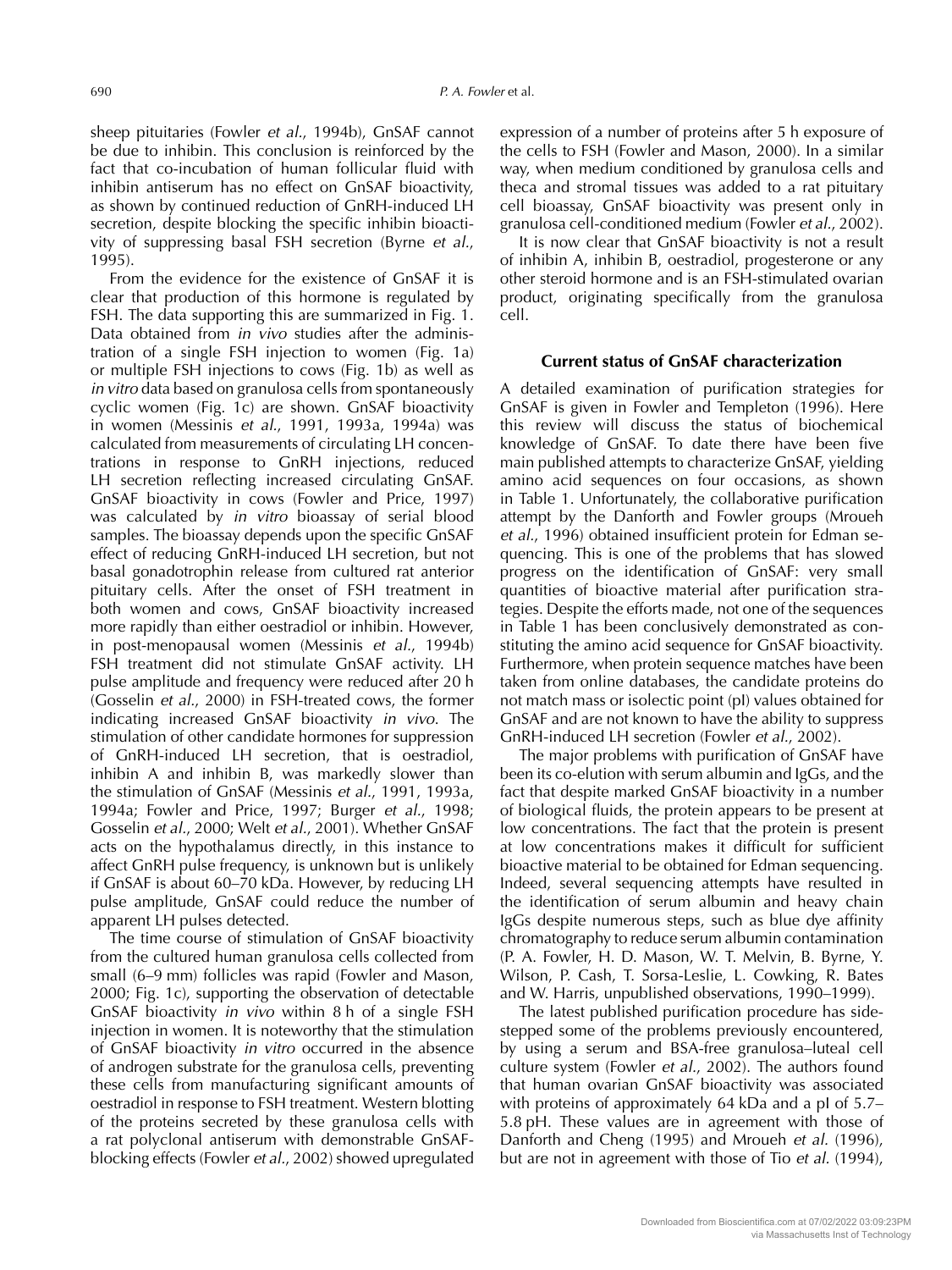

**Fig. 1.** The stimulation of gonadotrophin surge-attenuating factor (GnSAF) bioactivity by FSH both in vivo in (a) normally cyclic and post-menopausal women; (b) dairy cows; and (c) in vitro from granulosa cells collected from 6–9 mm follicles in spontaneously cyclic women. The periods of increased GnSAF are shown by vertical yellow bars. In women (a) day 2 of the follicular phase is subdivided (see italicized text above the horizontal axis) into hours relative to a single injection of FSH at 0 h, with GnRH challenges shown between day 2 and day 6 of the follicular phase. The days of the treatment period are shown in normal font below the horizontal axis. In cows (b) time points are shown relative to the first FSH injection at 0 h. FSH injections were repeated every 12 h. For the in vitro data (c) time points are shown relative to the addition of FSH to the culture wells at 0 h. Proteins secreted by the granulosa cells cultured *in vitro* in the presence and absence of FSH are shown in the form of silver-stained two-dimensional gels (upper gel pair) and western blot (lower gel pair) using a rat polyclonal antibody which blocks GnSAF bioactivity in vitro (Fowler et al., 2002). Both show FSH-induced upregulation of protein at 60–70 kDa.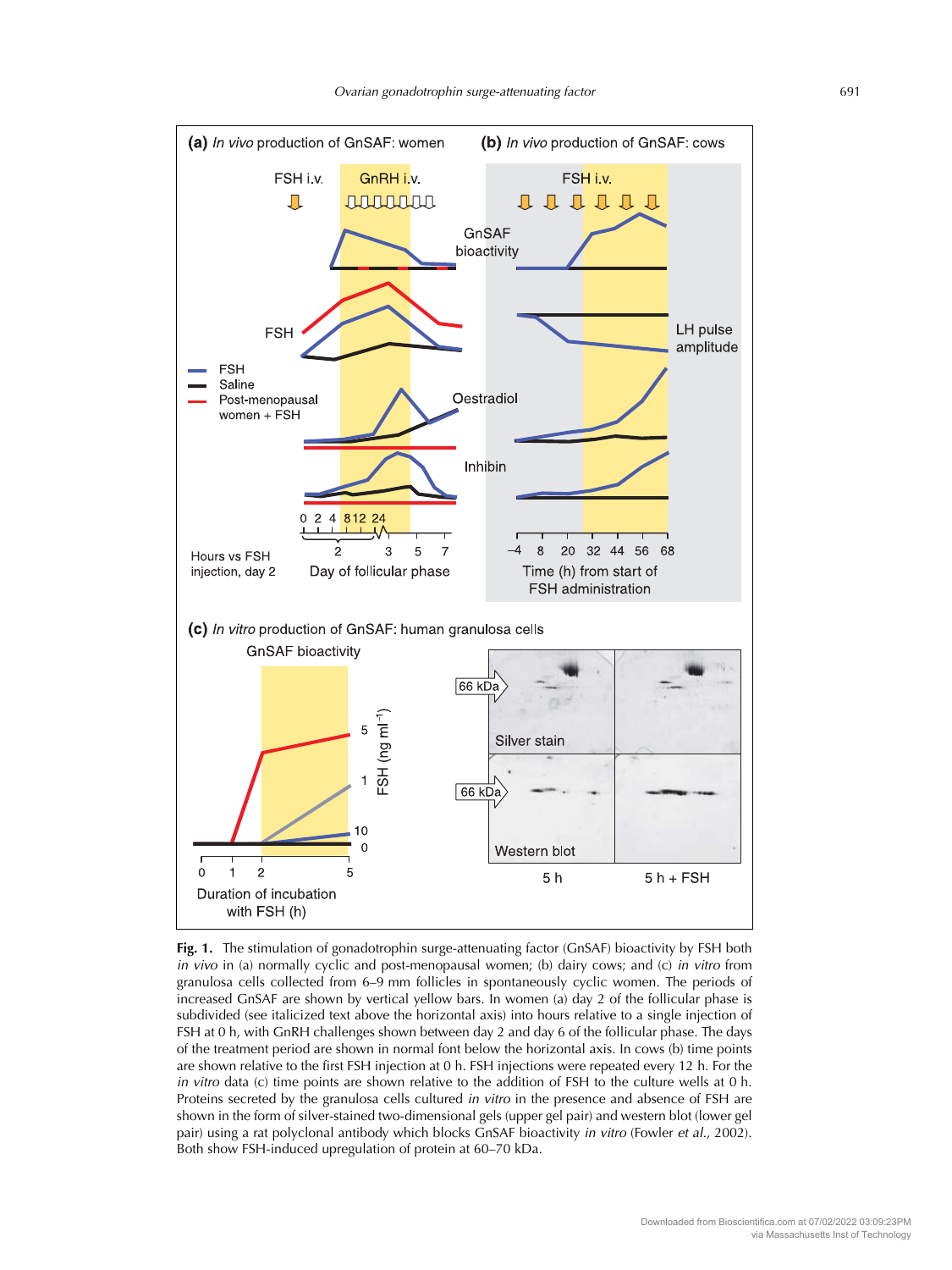| Molecular weight (kDa) | Amino acid sequence                                                           | Source                                      | Species | Reference                  |
|------------------------|-------------------------------------------------------------------------------|---------------------------------------------|---------|----------------------------|
| 37.0                   | $NH_2$ : SDXXPOL<br>No clear identification                                   | Sertoli cell-conditioned<br>medium          | Rat     | Tio et al., 1994           |
| 69.0                   | NH <sub>2</sub> : KPLAE<br>No clear identification                            | Follicular fluid                            | Pig     | Danforth and Cheng, 1995   |
| 63.0                   | ? No clear identification                                                     | Superovulated follicular fluid              | Human   | Mroueh et al., 1996        |
| 12.5                   | COOH: ALEVDETYVPK<br>Identification: truncated C-terminus<br>of serum albumin | Superovulated follicular fluid              | Human   | Pappa <i>et al.</i> , 1999 |
| 64.0                   | Internal: EPQVYVHAP<br>No clear identification                                | Granulosa-luteal<br>cell-conditioned medium | Human   | Fowler et al., 2002        |
| 64.0                   | NH <sub>2</sub> : XVPOGNAXXN<br>No clear identification                       |                                             |         |                            |

**Table 1.** Candidate gonadotrophin surge-attenuating factor (GnSAF) sequences

or Pappa et al. (1999). Fowler et al. (2002) found that a 17 kDa fraction of human granulosa–luteal cellconditioned medium caused minor reduction in GnRHinduced LH secretion from rat gonadotrophs, despite the main GnSAF bioactivity occurring at 64 kDa. This is similar to the 12.5 kDa activity reported by Pappa et al. (1999). However, in contrast to Pappa et al. (1999) who suggest that GnSAF is a truncated part of the C-terminus of serum albumin, Fowler and Danforth have not reported GnSAF bioactivity to be bound to serum albumin affinity chromatography steps. The activity reported at 37 kDa by Tio et al. (1994) used conditioned medium from Sertoli cells rather than granulosa–luteal cells. Again in contrast to findings by other groups (Danforth and Cheng, 1995; Mroueh et al., 1996; Pappa et al., 1999; Fowler et al., 2002), purified material prepared by Tio et al. (1994) retained inhibin-like bioactivity as it caused a reduction in basal FSH secretion from rat pituitary cultures, indicating that the bioactivity is probably not GnSAF, but possibly a male homologue.

The internal and N-terminal amino acid sequences reported by Fowler et al. (2002) may be part of the same protein, but neither matches the other published putative GnSAF sequences (Tio et al., 1994; Danforth and Cheng, 1995; Pappa et al., 1999). Furthermore, no common proteins yet identified contain combinations of the five candidate GnSAF amino acid sequences. However, it is entirely possible that when GnSAF is finally convincingly sequenced, one or more of these putative sequences may prove to have been part of the bioactive molecule.

The current GnSAF purification strategy in our research group involves the use of phage display antibody libraries to circumvent the problems encountered by all groups attempting to purify GnSAF by conventional means. Sorsa-Leslie et al. (2001, 2002) have successfully used phage display techniques to produce antibodies against partially purified human granulosa–luteal cellconditioned medium. Three of these antibodies were found to block the effects of human GnSAF on GnRHinduced LH secretion from rat pituitary cell cultures. The phage display-derived antibodies also appear to be suitable for immunopurification of GnSAF and have been engineered into human IgGs in order to scaleup the immunopurification process. Both the phage antibodies (Sorsa-Leslie et al., 2003) and the anti-GnSAF rat polyclonal antiserum reported by Fowler et al. (2002) have been used for the successful immunopurification of GnSAF bioactivity and the purified preparations are currently being used for sequencing experiments. It may be therefore that GnSAF is on the point of being convincingly characterized.

## **GnSAF in women**

#### GnSAF in the follicle

The production of GnSAF in the ovarian follicle is clearly related to follicle size in both stimulated and spontaneous cycles, and follicular fluid from follicles <11 mm (stimulated cycles, Fowler et al., 1994b) or 6– 8 mm (spontaneous cycles, Fowler et al., 2001) contain the greatest amount of GnSAF bioactivity. This is shown in Fig. 2, which clearly demonstrates a lack of either positive or negative correlation between follicular fluid GnSAF bioactivity and follicular fluid concentrations of inhibin A, inhibin B, oestradiol or progesterone (McNatty, 1981; Westergaard et al., 1986; Fowler et al., 1994b, 2001; Magoffin and Jakimuik, 1997). The same holds true for activin (Fowler et al., 2001). In a similar way, small follicles in pig ovaries contain the highest concentrations of GnSAF, with bioactivity falling sharply in preovulatory follicles in particular (Kita et al., 1994). These findings demonstrate that GnSAF is primarily produced by small growing follicles.

#### GnSAF in the circulation

An important clue to the physiological roles of many hormones is the pattern of changes in their concentration in the peripheral circulation. For GnSAF, certain changes in serum concentrations, such as a fall before the LH surge, would be essential to support the hypothesis that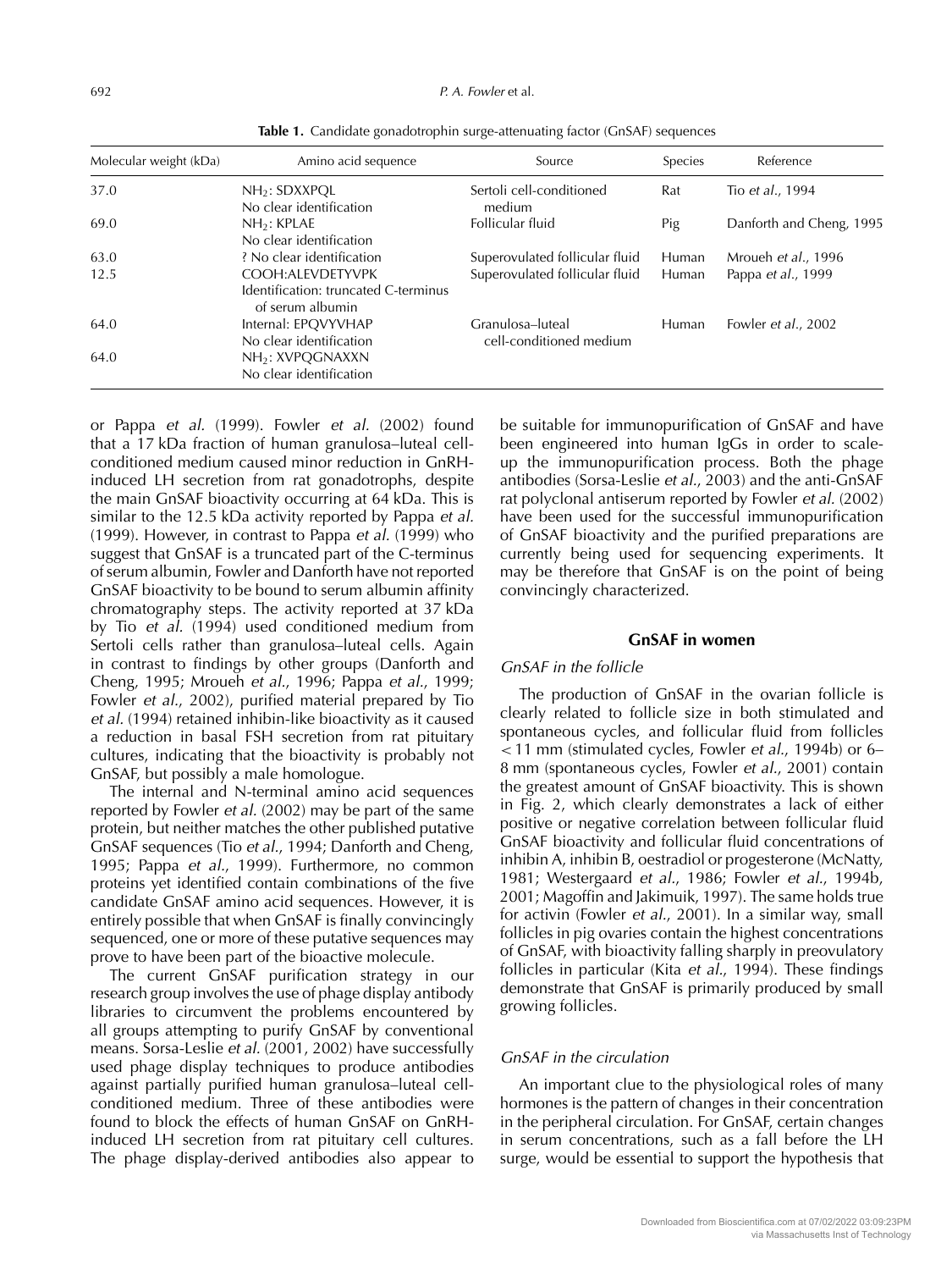

**Fig. 2.** Human follicular fluid gonadotrophin surge-attenuating factor (GnSAF) bioactivity is greatest in small follicles whether collected from (a) spontaneous or (b) stimulated cycles. In both types of cycle follicular fluid GnSAF content is related to follicle size, with GnSAF production decreasing with increasing follicle diameter. Note that concentrations of steroid hormones and the inhibins in follicular fluid are known to be extremely variable and only general trends are shown in this diagram.

it has a role in the regulation of the timing and magnitude of the LH surge. However, whereas GnSAF bioactivity is readily measurable in serum from women undergoing ovarian stimulation for IVF, the detection of GnSAF in serum from spontaneously cyclic women has proved more difficult. It is predictable that as FSH-stimulated women have reduced responsiveness to GnRH, their circulating GnSAF titres would be higher than those of untreated women. Nevertheless, this slowed attempts to determine the GnSAF concentrations in the serum of spontaneously cyclic women throughout the menstrual cycle. Byrne et al. (1993) concentrated serum from spontaneously cyclic women tenfold before bioassay and found that GnSAF bioactivity was low early in the follicular phase, peaked in the mid-follicular phase and then declined in the late follicular phase.

Improvements to the GnSAF bioassay developed by our group allowed the detection of GnSAF bioactivity in unprocessed serum from spontaneously cyclic women (Martinez et al., 2002). These data, combined with the data from Byrne et al. (1993) are shown in Fig. 3. As

expected, GnSAF decreases as the number of small follicles declines after follicular dominance is established. The corpus luteum does not appear to produce GnSAF in women, but small developing follicles may produce GnSAF during the luteal phase (Messinis et al., 1996). Furthermore, decreasing pituitary responsiveness to GnRH during the luteal–follicular transition indicates that small follicles, responding to the luteal–follicular FSH rise, may be producing GnSAF bioactivity at the end of the luteal phase (Messinis et al., 1993b). Certainly, by very early in the follicular phase GnSAF bioactivity is high in the circulation (Martinez et al., 2002). Overall, the circulating profiles of inhibin A, inhibin B, oestradiol and progesterone, derived from a number of studies including Groome et al. (1996), do not explain the in vivo and in vitro bioassay data upon which the proposed pattern of GnSAF concentrations in the peripheral circulation of women is based.

The emergence of new data supporting earlier suggestions of the occurrence of follicular waves in women during the follicular phase (Baerwald et al., 2003a,b)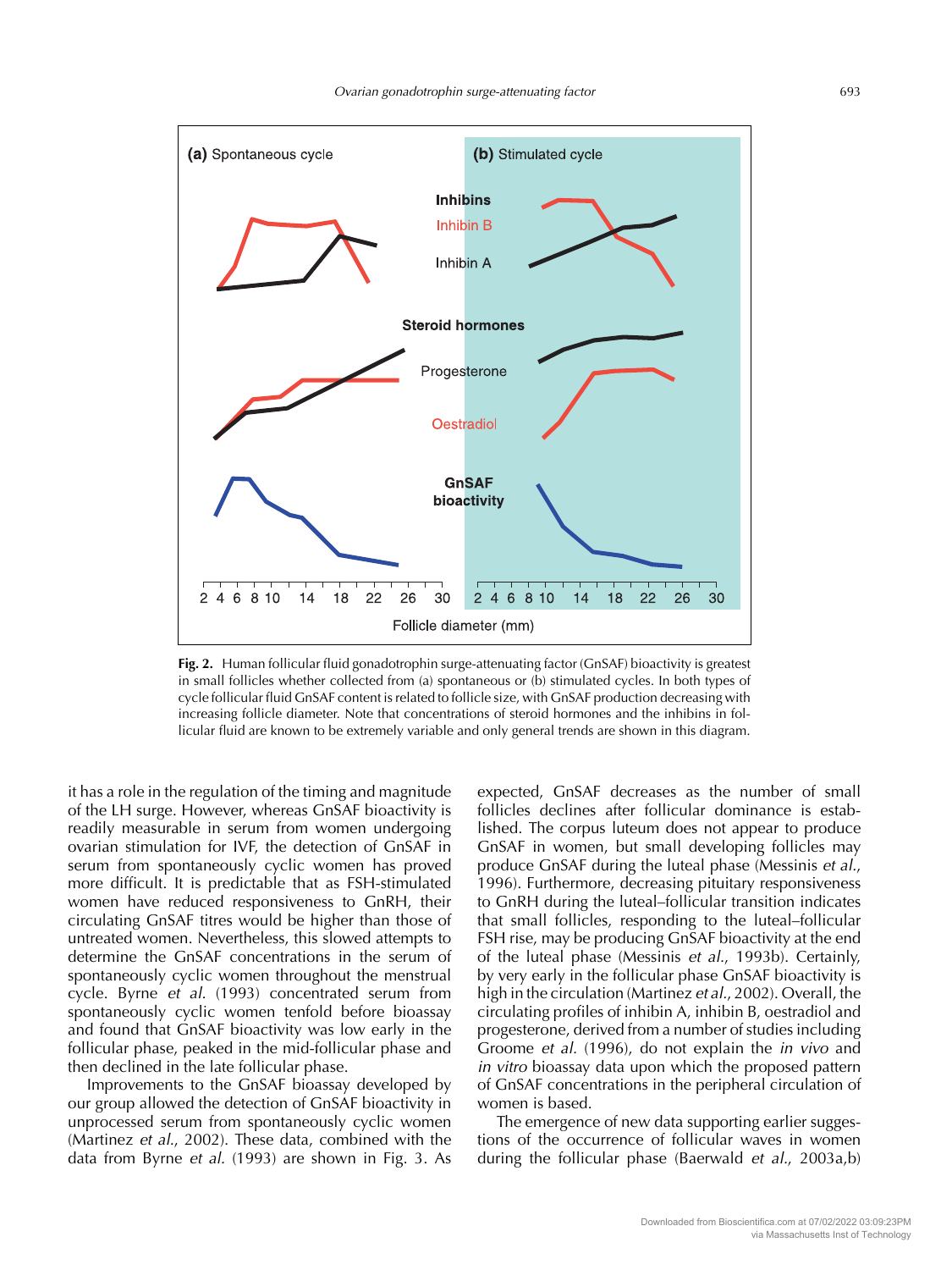

**Fig. 3.** Gonadotrophin surge-attenuating factor (GnSAF) in relation to the menstrual cycle. Data on GnSAF bioactivity is predominantly derived from studies based on the present authors' in vitro rat pituitary cell bioassay for GnSAF using serum from spontaneously cyclic women, and on in vivo studies of LH responses to GnRH in women. Circulating GnSAF peaks during the early–mid-follicular phase, is low during the mid–late follicular and most of the luteal phases, probably increasing with renewed follicular development driven by the inter-cycle FSH rise.

has the implication that the pattern of circulating GnSAF concentrations presented in this review may be subject to at least some modification once a more sensitive means of GnSAF detection, such as an immunoassay, has been developed.

# **A role for GnSAF in the endocrine regulation of the menstrual cycle?**

In women, the cyclic changes in gonadotrophins drive ovarian function and are regulated by feedback from the ovary on the hypothalamus–pituitary functional unit (reviewed by Chabbert Buffet et al., 1998).

### Inter-cycle FSH rise

For much of the luteal phase the hypothalamus and pituitary are 'clamped' in a state of reduced activity as far as gonadotrophin secretion is concerned. However, towards the end of the luteal phase the function of the corpus luteum deteriorates, oestradiol, progesterone and inhibin A begin to decrease and the pituitary undergoes a rebound, resulting in the inter-cycle FSH rise. The signal drives recruitment of a cohort of small follicles which undergo a final development phase.

### Oestradiol and inhibin B

As they grow, the small follicles secrete increasing quantities of inhibin B, peaking at about day 8 of the follicular phase. In a similar way, early in the follicular phase the growing follicles produce small quantities of oestradiol, which has a negative feedback effect on LH secretion via hypothalamic sites of action. The inhibin B has a negative feedback effect on FSH which then begins to decrease. Whereas there are ample data indicating that oestradiol suppresses FSH secretion (for example Bassett and Zeleznik, 1990), recent studies indicate that in women the inhibins play a major role in the suppression of FSH as the follicular phase progresses (Welt et al., 2003). In these studies the importance of oestradiol in the negative regulation of FSH is mainly via a hypothalamic action. However, several studies, as reviewed by Zeleznik and Benyo (1994), support the concept that oestradiol is a significant factor regulating the reduction in circulating FSH during the mid–late follicular phase.

Whether due to inhibin B or oestradiol, FSH decreases and only the dominant follicle survives the loss of FSH support and this undergoes explosive growth, supported by the low circulating titres of LH (Sullivan et al., 1999). It is important that during the follicular phase inhibin B production by smaller follicles is primarily stimulated by FSH whereas LH stimulates inhibin A production from more mature follicles (Welt et al., 2001).

As the follicles grow, oestradiol titres increase and oestradiol secretion from the dominant follicle increases exponentially in the last few days of the follicular phase. During this stage, the feedback effect of oestradiol switches from negative to positive, acting as a powerful signal to both hypothalamus and pituitary to produce the GnRH and LH surges.

## GnRH pulses, the GnRH surge and GnRH self-priming

Unlike in many other species, including non-human primates (Pau et al., 1993), there is no direct evidence for a preovulatory GnRH surge in women. A recent review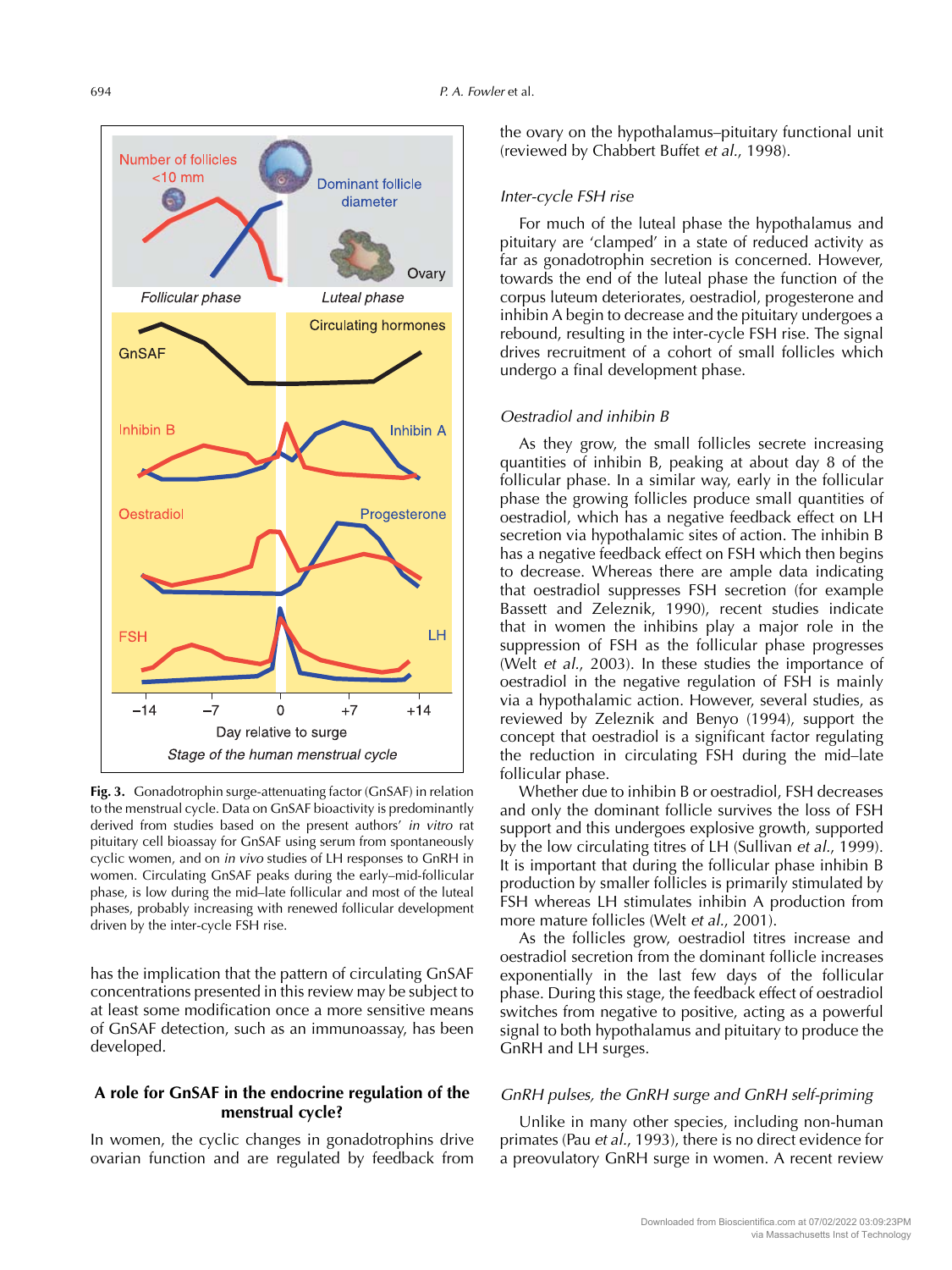(Park et al., 2002) assessed the evidence from a number of studies during the 1970s and 1980s for increased GnRH pulse frequency during the periovulatory period, on the basis of LH pulses. However, there is also experimental evidence that GnRH is reduced at the time of the human LH surge (Martin *et al.*, 1998). The role of progesterone should not be ignored and McCartney et al. (2002) indicated that increasing GnRH pulse frequency in the course of the follicular phase partly reflects the declining effects of negative feedback actions of luteal phase progesterone, a conclusion supported by Skinner et al. (2000). Whether or not there is a periovulatory GnRH surge in humans, the patterns of hypothalamic GnRH production are known to be important in the regulation of gonadotrophin secretion because abnormal GnRH pulse patterns are associated with a range of reproductive dysfunctions (Marshall et al., 2001). If GnRH pulses are sufficiently frequent, especially after a few days of increased oestradiol, then GnRH self-priming occurs. Self-priming, or self-potentiation, is the phenomenon whereby a subsequent GnRH pulse stimulates a larger LH pulse from the pituitary than the preceding GnRH pulse: the pituitary GnRH receptors become 'primed'. The exact role of self-priming in the generation of the LH surge is debatable. In a recent review, de Koning et al. (2001) concluded that low or absent negative feedback by GnSAF contributed to increased LH secretion during the periovulatory period rather than this being due to increased GnRH effects via self-priming.

# The puzzle

The switching of oestradiol feedback from negative to positive and back to negative during the menstrual cycle and the fact that overt GnRH self-priming is limited to the periovulatory period remain incompletely understood. If steroid hormones alone are responsible for the LH surge, then reproducing mid-cycle steroid concentrations in women or monkeys should result in a normal LH surge. Characteristically, the LH surge that results is reduced in amplitude but nevertheless very clear (Yamaji et al., 1971; Taylor et al., 1995). However, these studies involve either (1) ovariectomized monkeys which would therefore have no circulating GnSAF; or (2) women administered late follicular phase steroids during the early–mid follicular phase. In this case the secretion of LH (82.7 iu  $|-1$  with oestradiol alone and 69.7 iu  $I^{-1}$  with oestradiol and progesterone versus 121.7 iu l−<sup>1</sup> in normal controls) is clearly reduced but not abolished. This effect is probably due to the fact that higher (mid-follicular phase) concentrations of GnSAF would be present than would be seen during the normal late follicular phase. Therefore, the result would be that sufficient GnSAF would be present to antagonize the effects of the steroids. However, in studies in non-ovariectomized monkeys (Karsch et al., 1973), the administration of high concentrations of

oestradiol, similar to those seen in periovulatory animals, stimulated LH surges in half the monkeys after 36 h exposure in the early follicular phase. It may be that during this 36 h period the exogenous oestradiol reduces FSH concentration and the population of small follicles exhibits a declining production of GnSAF. Oestradiol could then overcome the inhibitory effects of GnSAF, a possibility highlighted by the way in which supraphysiological concentrations of oestradiol induced LH surges after only 24 h exposure.

In summary, overall these data indicate that steroids alone do not explain the control of the LH surge although high concentrations of oestradiol stimulate the occurrence of the LH surge. However, the fact that GnSAF bioactivity has been observed below the level of detection in the present authors' bioassay in women during the late follicular phase (Martinez et al., 2002) indicates that there would be very little or no GnSAF to antagonize oestradiol-positive feedback or GnRH selfpriming during the periovulatory period. However, a study in sheep (Clarke, 1995) concluded that the increase in pituitary responsiveness to GnRH at the time of the LH surge was caused by the disappearance of an inhibitory signal that was not steroidal in nature, and which preceded any increase in GnRH release. This primary role of oestrogen in stimulating the LH surge has been a feature of reviews on this topic for some time (for example Shoham et al., 1995) and is based on work such as that by Knobil's group (Ordog et al., 1998) who have shown that oestradiol has undoubted positive feedback effects on LH secretion, rather than merely negative effects. However, even in post-menopausal women, exogenous oestradiol and progesterone retained some negative feedback effects on LH secretion (Gill et al., 2002). It was unfortunate that the authors did not also perform GnRH challenges. Given the well-known critical functions of steroids in regulating the LH surge, an interesting possibility is a possible role for GnSAF in regulating follicular steroidogenesis by reducing LH pulse amplitude. In cows for instance, increased LH and subsequently oestradiol is associated with subsequent follicular deviation to dominance (reviewed by Ginther et al., 2001). Therefore, rather than regulating the timing of the LH surge by directly reducing pituitary responsiveness to GnRH, GnSAF may have a role in regulating the timing of the LH surge by regulating follicular phase LH pulse amplitude and therefore playing a role in the control of oestradiol secretion.

Whereas oestradiol potentiates the suppressive effects of GnSAF on GnRH-induced LH secretion (P. A. Fowler, H. D. Mason, Y. Wilson, L. Cowking, T. A. Bramley and B. Byrne, unpublished; Tijssen et al., 1997, van Dieten et al., 1999), it is not clear whether such effects are evident in vivo in women and this may be an artefactual effect of study design. There is also extensive in vitro and in vivo evidence for the suppressive effects of GnSAF on GnRH self-priming (Messinis and Templeton, 1991;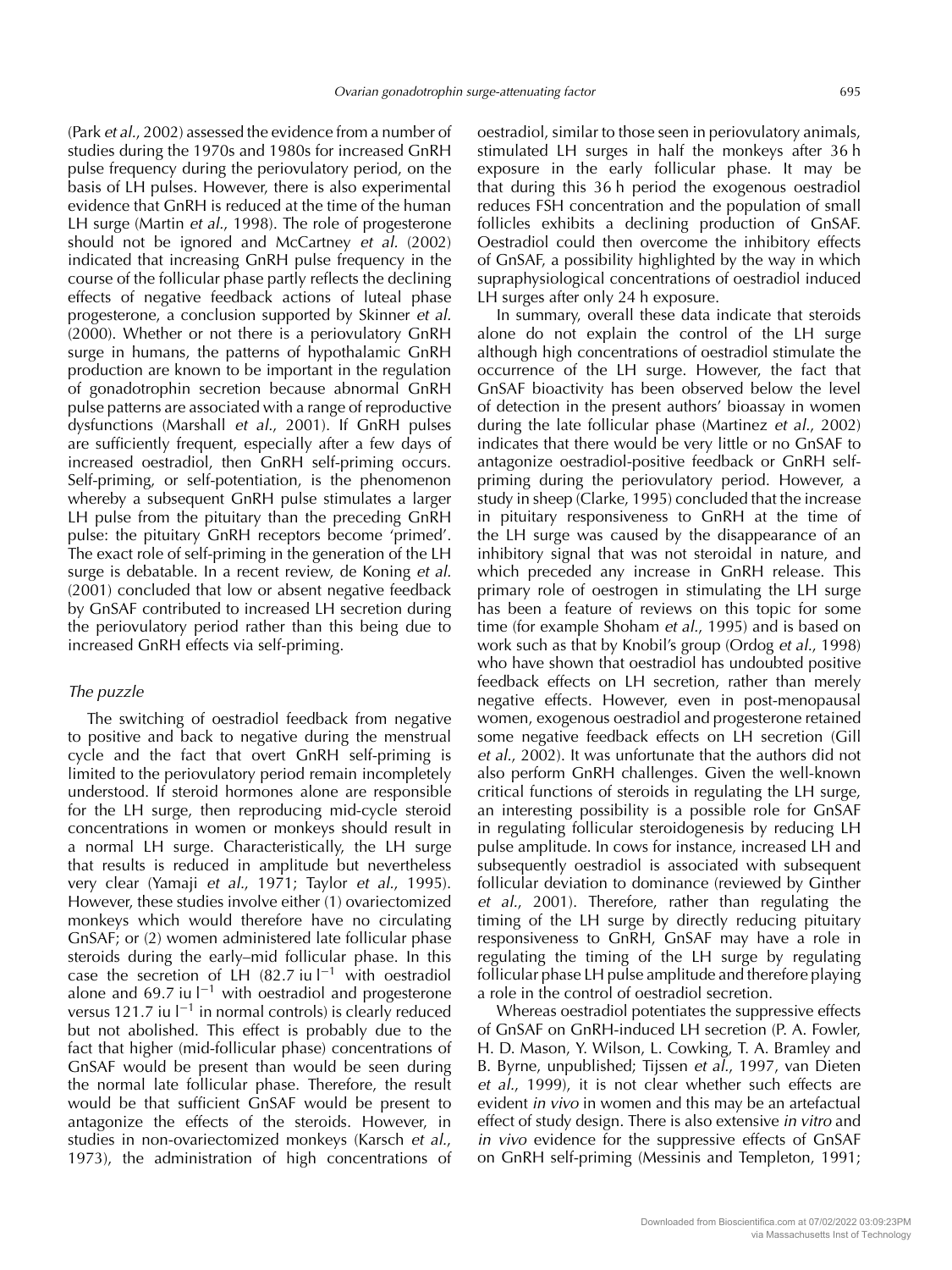

Fig. 4. Outline of the endocrine regulation of the menstrual cycle. The thickness of arrows is indicative of circulating hormone concentrations and their relative effect, as indicated by + (positive) or – (negative) signs. (a) Early follicular phase: FSH drives follicular development, with oestradiol and high concentrations of gonadotrophin surge-attenuating factor (GnSAF) exerting negative feedback on the amplitude of LH pulses, driven by GnRH pulses at a rate > 1 per h. (b) Mid-follicular phase: inhibin B or oestradiol inhibit FSH release, leading to selection of the dominant follicle. As the subordinate follicles become atretic GnSAF begins to decrease from peak concentrations although GnSAF continues to moderate LH pulse amplitude and therefore oestradiol production. GnRH pulses are approximately circhoral. (c) Periovulatory period: high concentrations of oestradiol, stimulating high frequency GnRH pulses (up to 1 pulse every 15 min) easily overcome negligible GnSAF antagonism. Prolonged oestradiol positive feedback in the presence of a small increase in progesterone may lead to a GnRH surge (as occurs in non-human primates), events leading to the LH surge and ovulation. (d) Luteal phase: the hypothalamus–pituitary–ovary axis is clamped with negative feedback from oestradiol, progesterone and inhibin A produced by the corpus luteum. GnRH pulse frequency decreases to approximately one pulse every 4 h, whereas LH pulse amplitude is initially high. Low concentrations of GnSAF are released from quiescent small follicles. At the end of the luteal phase the inter-cycle FSH increase begins the next cycle of folliculogenesis and GnSAF production increases as a new cohort of small follicles begin to grow rapidly. During the luteal-follicular transition GnSAF may reduce LH pulse amplitude as GnRH pulse frequency increases.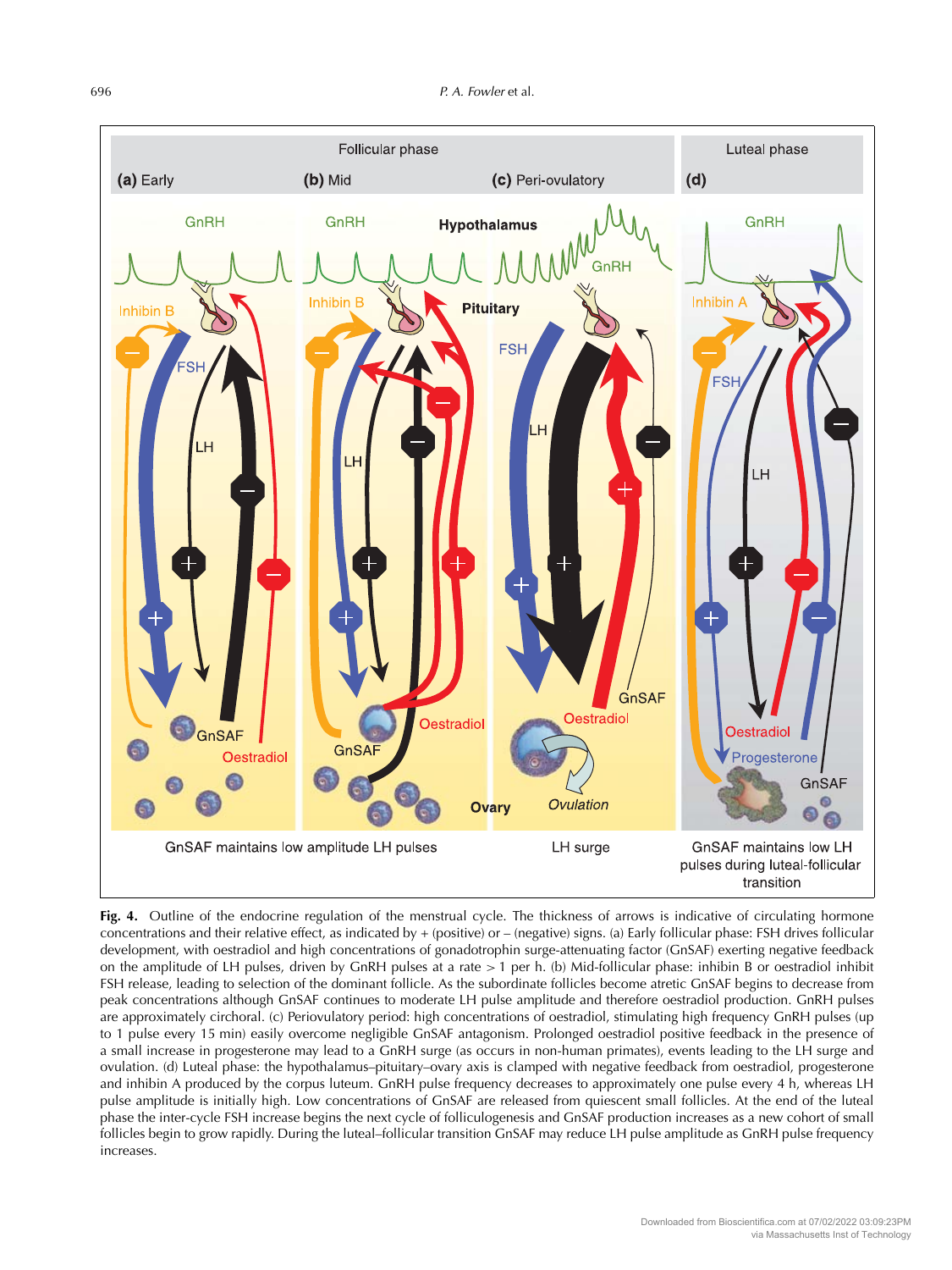Koppenaal et al., 1992, 1993; Fowler et al., 1994b; Byrne et al., 1996). This effect is not due to occupancy of the pituitary GnRH receptor, but involves blockade of several second messenger mechanisms (Fowler et al., 1994c; Tijssen et al., 1997). A preliminary study indicates that the as yet unidentified GnSAF receptor may act via the c-AMP signal transduction pathway (Helder et al., 1997). Therefore, it may be hypothesized that GnSAF will antagonize the effects of GnRH on the pituitary by interfering with the positive feedback effects of oestradiol and reducing post-GnRH receptor second messenger signalling to prevent GnRH self-priming and reduce the resulting amplitude of LH pulses.

## <sup>A</sup> working hypothesis for the role of GnSAF in regulating LH secretion

A schematic diagram for the potential role of GnSAF in the endocrine regulation of the menstrual cycle and LH surge is shown in Fig. 4. Early in the follicular phase (Fig. 4a), small growing follicles, stimulated by FSH, produce high concentrations of GnSAF and small quantities of oestradiol, the GnSAF in particular having a negative feedback effect on pituitary responsiveness to GnRH and thus maintaining low concentrations of LH and keeping LH pulse amplitude low. As the follicles grow, inhibin B secretion peaks during the midfollicular phase (Fig. 4b). Inhibin B or oestradiol cause FSH secretion to decline, resulting in the selection and further growth of the dominant follicle, but atresia of subordinate follicles. At this stage oestradiol begins to switch to positive feedback, but this is antagonized to an extent by continuing GnSAF production, resulting in the maintenance of low concentrations of LH and small LH pulses. Nevertheless, increasing GnRH pulse frequency is occurring, slowly rising from the roughly circhoral pulses of the early–mid follicular phase. Explosive dominant follicle growth into the preovulatory period (Fig. 4c) is matched by a large increase in circulating oestradiol and atresia of the subordinate follicles, resulting in a decrease in GnSAF production. At this time falling GnSAF may act permissively in terms of follicular steroidogenesis by allowing higher LH pulse amplitude. The oestradiol also has hypothalamic effects, stimulating GnRH neurones (Herbison, 1998). The positive feedback effects of oestradiol on the hypothalamus and pituitary become predominant and rapid GnRH pulses, possibly augmented by GnRH selfpriming or even a GnRH surge, occur. There is very little, if any, GnSAF remaining in the circulation by this stage to inhibit pituitary responsiveness to GnRH and the LH surge results, followed by ovulation some 36 h later. During the luteal phase (Fig. 4d), the corpus luteum maintains pituitary 'clamping' via progesterone and inhibin A signalling and the next cohort of small follicles is relatively quiescent. The role of GnSAF in regulating LH secretion is probably negligible at this

time. However, towards the end of the luteal phase, failure of the corpus luteum and the resulting inter-cycle FSH increase stimulates follicular growth and GnSAF production. The latter will again begin to inhibit LH pulse amplitude, allowing a more favourable environment for follicular development.

It must be noted that this tentative scheme requires validation by carefully designed studies once the GnSAF molecule has been fully characterized.

## **Conclusions**

GnSAF is a non-steroidal, non-inhibin, ovarian hormone, secreted by the granulosa cell in response to FSH. It has the specific effect of negatively regulating the release of GnRH-induced LH, therefore having a probable role in the regulation of the magnitude of LH pulses, coordinating the LH signal with follicular development and steroidogenesis in women and other mammals. In terms of the timing and magnitude of the preovulatory LH surge, GnSAF probably has far less direct effect than previously thought. The study of the role and importance of GnSAF has been hampered by the extreme difficulty experienced in definitively characterizing the bioactive molecule. Nevertheless, substantial progress in identifying the nature of GnSAF and its putative role in the regulation of the LH surge has been made in the last 20 years. Furthermore, recent progress by our group indicates that GnSAF may soon be identified. This would resolve problems associated with the absence of an immunoassay to measure circulating and follicular fluid GnSAF titres and the lack of homogeneous GnSAF preparations for physiological investigation. It is hoped that exciting studies to establish the importance and potential application of GnSAF in the regulation of reproduction in the female will be possible in the near future.

The Aberdeen GnSAF work has been supported by the BBSRC, MRC, SOHHD, ACTR, Royal Society, Scottish Hospital Endowments Research Trust (Mrs Jean V Baxter Fellowship), Ares-Serono Ltd (UK and Spain) and the University of Aberdeen.

#### **References**

- **Baerwald AR, Adams PG and Pierson RA** (2003a) A new model for ovarian follicular development during the human menstrual cycle Fertility and Sterility **80** 116–122
- **Baerwald AR, Adams PG and Pierson RA** (2003b) Characterisation of ovarian follicular wave dynamics in women Biology of Reproduction **69** 1023–1031
- **Bassettt SG and Zeleznik AJ** (1990) Acute suppression of FSH secretion by oestradiol in the ovariectomised rhesus monkey Journal of Reproduction and Fertility **88** 441–446
- **Burger HG, Groome NP and Robertson DM** (1998) Both inhibin A and B respond to exogenous follicle-stimulating hormone in the follicular phase of the human menstrual cycle Journal of Clinical Endocrinology and Metabolism **83** 4167–4169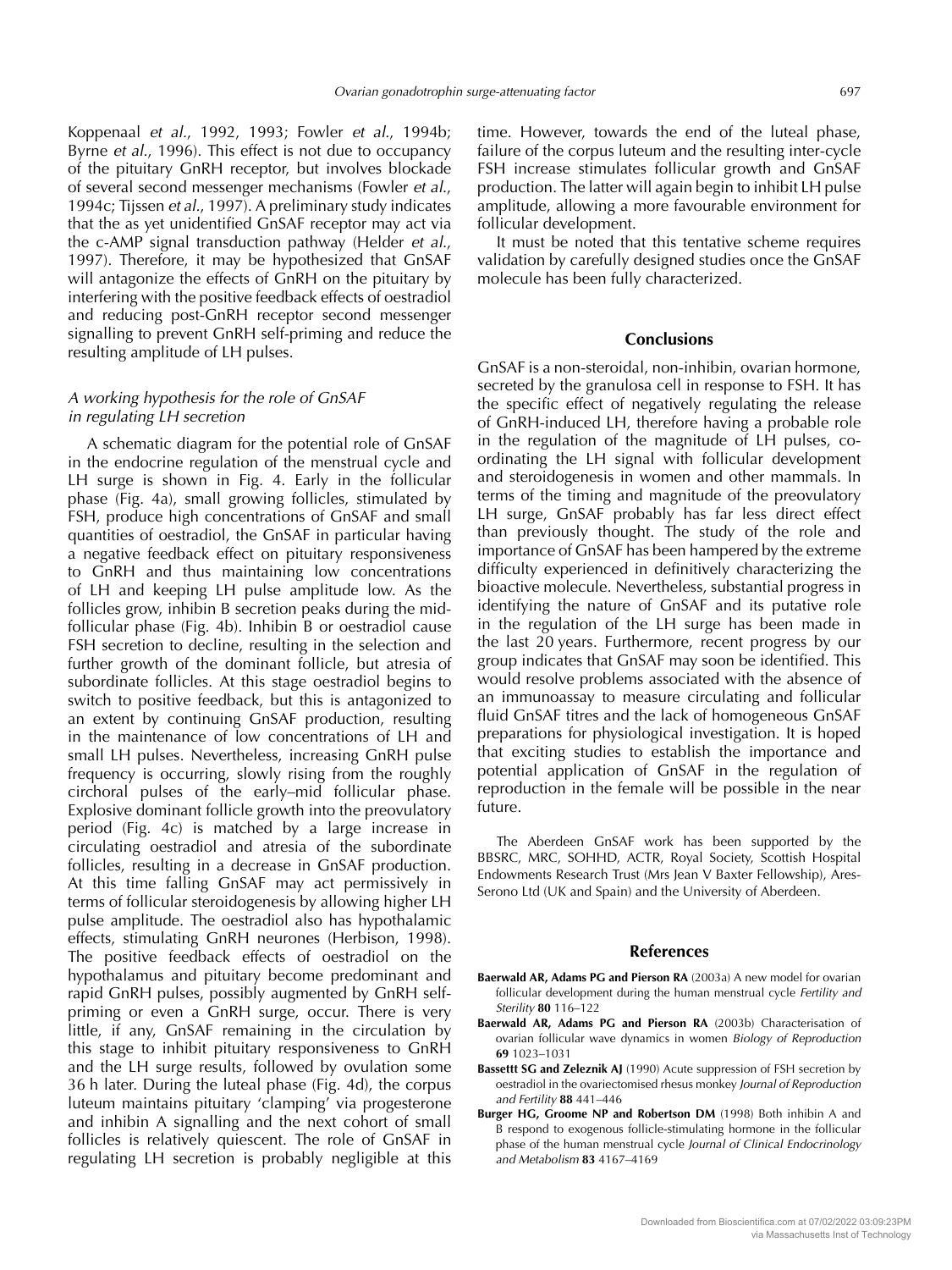- **Byrne B, Fowler PA, Messinis IE and Templeton A** (1993) Gonadotrophin surge-attenuating factor secretion varies during the follicular phase of the menstrual cycle of spontaneously cycling women Journal of Endocrinology **139** Supplement P53
- **Byrne B, Fowler PA, Fraser M, Culler M and Templeton A** (1995) GnSAF bioactivity in serum from superovulated women is not blocked by inhibin antibody Biology of Reproduction **52** 88–95
- **Byrne B, Fowler PA and Templeton A** (1996) Role of progesterone and nonsteroidal ovarian factors in regulating gonadotropin-releasing hormone self-priming in vitro. Journal of Clinical Endocrinology and Metabolism **81** 1454–1459
- **Chabbert Buffet N, Djakoure C, Christin Maitre S and Bouchard P** (1998) Regulation of the human menstrual cycle Frontiers in Neuroendocrinology **19** 151–186
- **Clarke IJ** (1995) Evidence that the switch from negative to positive feedback at the levels of the pituitary gland is an important timing event for the onset of the preovulatory surge in the ewe Journal of Endocrinology **145** 271–282
- **Danforth DR and Cheng CY** (1995) Purification of a candidate gonadotropin surge inhibiting factor from porcine follicular fluid Endocrinology **136** 1658–1665
- **Danforth DR, Sinosich MJ, Anderson TL, Cheng CY, Bardin CW and Hodgen GD** (1987) Identification of gonadotropin surge-inhibiting factor (GnSIF) in follicular fluid and its differentiation from inhibin Biology of Reproduction **37** 1075–1082
- **van Dieten JAMJ, Helder MN, van den Oever C and de Koning J** (1999) Non-steroidal factors in bovine follicular fluid inhibit or facilitate the action of pulsatile administration of GnRH on LH release in the female rat Journal of Endocrinology **161** 237–243
- **Farnworth PG, Robertson DM, de Kretser DM and Burger HG** (1988) Effects of 31 kDa bovine inhibin on FSH and LH in rat pituitary cells in vitro: antagonism of gonadotrophin-releasing hormone agonists Journal of Endocrinology **119** 233–241
- **Ferraretti AP, Garcia JE, Acosta AA and Jones G** (1983) Serum luteinising hormone during ovulation induction with human menopausal gonadotrophin for in vitro fertilization in normally menstruating women Fertility and Sterility **40** 742–747
- **Fowler PA and Mason HD** (2000) Human granulosa cells secrete gonadotrophin surge-attenuating factor (GnSAF) bioactivity acutely in response to FSH in vitro. Journal of Endocrinology **164** Supplement P243
- **Fowler PA and Price C** (1997) Follicle-stimulating hormone stimulates circulating gonadotropin surge-attenuating/inhibiting factor bioactivity in cows Biology of Reproduction **57** 278–285
- **Fowler PA and Templeton A** (1996) The nature and function of putative gonadotropin surge-attenuating/inhibiting factor (GnSAF/IF) Endocrine Reviews **17** 103–120
- **Fowler PA, Messinis IE and Templeton AA** (1990) Inhibition of LHRHinduced LH and FSH release by gonadotrophin surge-attenuating factor (GnSAF) from human follicular fluid Journal of Reproduction and Fertility **90** 594–597
- **Fowler PA, Cunningham P, Fraser M, McGregor F, Byrne B, Pappa A, Messinis IE and Templeton A** (1994a) Circulating gonadotrophin surge-attenuating factor from superovulated women suppresses in vitro gonadotrophin releasing-hormone self-priming Journal of Endocrinology **143** 45–54
- **Fowler PA, Fraser M, Cunningham P, Knight PG, Byrne B, McLaughlin E, Wardle PG, Hull MGR and Templeton A** (1994b) Higher gonadotrophin surge-attenuating factor (GnSAF) bioactivity is found in small follicles from superovulated women Journal of Endocrinology **143** 33–44
- **Fowler PA, Bramley TA, MacGregor F and Templeton A** (1994c) Does GnSAF act through the pituitary protein kinase C pathway? Journal of Reproduction and Fertility Abstract Series **13** 40
- **Fowler PA, Fahy U, Culler MD, Knight PG, Wardle PG, McLaughlin EA, Cunningham P, Fraser M, Hull MGR and Templeton A** (1995) GnSAF bioactivity is present in follicular fluid from naturally cycling women Human Reproduction **10** 68–74
- **Fowler PA, Sorsa T, Harris WT, Knight PG and Mason HD** (2001) Relationship between follicle size and gonadotrophin surge-attenuating

factor (GnSAF) bioactivity during spontaneous cycles in women Human Reproduction **16** 1353–1358

- **Fowler PA, Mason HD, Melvin WT, Wilson Y, Cash P, Sorsa-Lesley T** and Harris W (2002) A 60-66 kDa protein with gonadotrophin surgeattenuating factor (GnSAF) bioactivity is produced by human ovarian granulosa cells Molecular Human Reproduction **8** 823–832
- **Gill S, Lavoie HB, Bo-Abbas Y and Hall JE** (2002) Negative feedback effects of gonadal steroids are preserved with aging in post-menopausal women Journal of Clinical Endocrinology and Metabolism **87** 2297–2302
- **Ginther OJ, Beg MA, Bergfelt DR, Donadeu FX and Kot K** (2001) Follicle selection in monovular species Biology of Reproduction **65** 638–647
- **Gosselin N, Price CA, Roy R and Carriere PD** (2000) Decreased LH pulsatility during initiation of gonadotropin superovulation treatment in the cow: evidence for negative feedback other than oestradiol and progesterone Theriogenology **54** 507–521
- **Groome NP, Illingworth PJ, O'Brien M, Pai R, Rodger FE, Mather JP and McNeilly AS** (1996) Measurement of dimeric inhibin B throughout the human menstrual cycle Journal of Clinical Endocrinology and Metabolism **81** 1401–1405
- **Helder MN, van Eersel SE, van Heurn JW and de Koning J** (1997) Gonadotrophin surge-inhibiting factor inhibits GnRH-stimulated mitogenactivated protein kinase activation Human Reproduction **12** Supplement **1** 67–68
- **Herbison AE** (1998) Multimodal influence of estrogen upon gonadotropinreleasing hormone neurons Endocrine Reviews **19** 302–330
- **De Jong FH, Welschen R, Hermans WP, Smith SD and van der Molen HJ** (1979) Effects of factors from ovarian follicular fluid and Sertoli cell culture medium on in vivo and in vitro release of pituitary gonadotrophins in the rat: an evaluation of systems for the assay of inhibin Journal of Reproduction and Fertility **26** 47–59
- **Karsch FJ, Weick RF, Bulter WR, Dierschke DJ, Krey LC, Weiss G, Hotchkiss J, Yamaji T and Knobil E** (1973) Induced LH surges in the rhesus monkey: strength-duration characteristics of the oestrogen stimulus Endocrinology **92** 1740–1747
- **Kita M, Taii S, Kataoka N, Shimatsu A, Nakao K and Mori T** (1994) Changes of gonadotrophin surge inhibiting/attenuating factor activity in pig follicular fluid in relation to follicle size Journal of Reproduction and Fertility **101** 59–66
- **De Koning J, Lambalk CB, Helmerhorst FM and Helder MN** (2001) Is GnRH self-priming an obligatory feature of the reproductive cycle? Human Reproduction **16** 209–214
- **Koppenaal DW, Tijssen AMI and de Koning J** (1992) The effect of gonadotrophin surge-inhibiting factor on the self-priming action of gonadotrophin-releasing hormone in female rats in vitro. Journal of Endocrinology **134** 427–436
- **Koppenaal DW, van Dieten JAMJ, Tijssen AMI and de Koning J** (1993) Induction of the gonadotrophin surge-inhibiting factor by FSH and its elimination: a sex difference in the efficacy of the priming effect of gonadotrophin-releasing hormone on the rat pituitary gland Journal of Endocrinology **138** 191–201
- **Littman BA and Hodgen GD** (1984) Human menopausal gonadotrophin stimulation in monkeys: blockade of the luteinising hormone surge by a highly transient ovarian factor Fertility and Sterility **41** 440–447
- **McCartney CR, Gingrich MB, Hu Y, Evans WS and Marshall JC** (2002) Hypothalamic regulation of cyclic ovulation: evidence that the increase in gonadotropin-releasing hormone pulse frequency during the follicular phase reflects the gradual loss of the restraining effects of progesterone Journal of Clinical Endocrinology and Metabolism **87** 2194–2200
- **McNatty KP** (1981) Hormonal correlates of follicular development in the human ovary Australian Journal of Biological Science **34** 249–268
- **Magoffin DA and Jakimiuk AJ** (1997) Inhibin A, inhibin B and activin A in the follicular fluid of regularly cycling women Human Reproduction **12** 1714–1719
- **Marshall JC, Eagleson CA and McCartney CR** (2001) Hypothalamic dysfunction Molecular and Cellular Endocrinology **183** 29–32
- **Martin KA, Welt CK, Taylor AE, Smith JA, Crowley WF, Jr and Hall JE** (1998) Is GnRH reduced at the midcycle surge in the human? Neuroendocrinology **67** 363–369